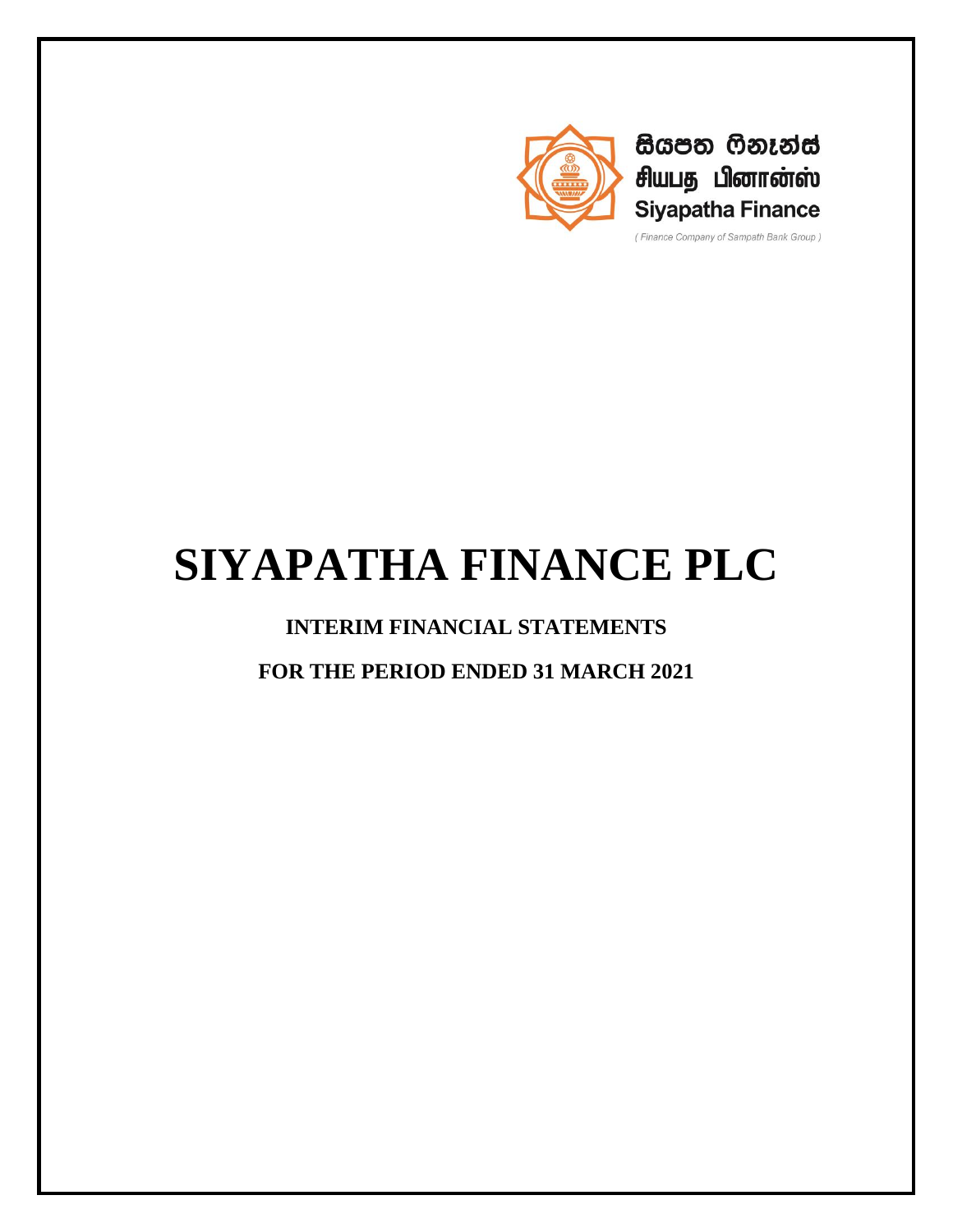#### **SIYAPATHA FINANCE PLC STATEMENT OF COMPREHENSIVE INCOME**

|                                                                              | For the quarter ended 31 March |                |               |
|------------------------------------------------------------------------------|--------------------------------|----------------|---------------|
|                                                                              | 2021                           | 2020           | <b>Change</b> |
|                                                                              | <b>LKR'000</b>                 | <b>LKR'000</b> | $\frac{0}{0}$ |
|                                                                              |                                |                |               |
| <b>Gross income</b>                                                          | 2,083,960                      | 2,034,124      | 2%            |
|                                                                              |                                |                |               |
| Interest income                                                              | 1,735,468                      | 1,852,571      | $-6%$         |
| Less: Interest expenses                                                      | (727, 775)                     | (1,043,767)    | $-30%$        |
| Net interest income                                                          | 1,007,693                      | 808,804        | 25%           |
|                                                                              |                                |                |               |
| Fee and commission income                                                    | 87,826                         | 79,268         | 11%           |
| Less: Fee and commission expenses                                            |                                |                |               |
| Net fee and commission income                                                | 87,826                         | 79,268         | 11%           |
|                                                                              |                                |                |               |
| Other operating income                                                       | 260,666                        | 102,285        | 155%          |
|                                                                              |                                |                |               |
| <b>Total operating income</b>                                                | 1,356,185                      | 990,357        | 37%           |
|                                                                              |                                |                |               |
|                                                                              |                                |                |               |
| Less: Credit loss expense on financial assets and other losses               | (393, 871)                     | (350, 342)     | 12%           |
|                                                                              |                                |                |               |
| Net operating income                                                         | 962,314                        | 640,015        | 50%           |
|                                                                              |                                |                |               |
| <b>Less:Operating expenses</b>                                               |                                |                |               |
| Personnel expenses                                                           | (277, 869)                     | (206, 477)     | 35%           |
| Depreciation of property, plant & equipment                                  | (15,063)                       | (15, 429)      | $-2\%$        |
| Amortization of intangible assets                                            | (5,780)                        | (5,836)        | $-1\%$        |
| Other operating expenses                                                     | (168, 542)                     | (147, 752)     | 14%           |
| <b>Total operating expenses</b>                                              | (467, 254)                     | (375, 494)     | 24%           |
|                                                                              |                                |                |               |
| Operating profit before VAT on financial services                            | 495,060                        | 264,521        | 87%           |
| Less: VAT on financial services                                              | (99, 135)                      | (63,249)       | 57%           |
|                                                                              |                                |                |               |
| <b>Profit before income taxation</b>                                         | 395,925                        | 201,272        | 97%           |
| Less: Income tax expense                                                     | (22, 648)                      | (74, 421)      | $-70%$        |
| <b>Profit after taxation</b>                                                 | 373,277                        | 126,851        | 194%          |
|                                                                              |                                |                |               |
| Other comprehensive income/(expenses)                                        |                                |                |               |
| Other comprehensive income not to be reclassified to                         |                                |                |               |
| profit or loss                                                               |                                |                |               |
| Deferred tax rate change effect on actuarial loss on defined                 |                                |                |               |
| benefit plans<br>Deferred tax rate change effect on surplus from revaluation | (3,490)                        |                | 100%          |
| of property, plant & equipment                                               | 6,553                          |                | 100%          |
| Other comprehensive income, net of taxes                                     | 3,063                          |                | 100%          |
|                                                                              |                                |                |               |
| Total comprehensive income, net of taxes                                     | 376,340                        | 126,851        | 197%          |
|                                                                              |                                |                |               |
| Basic/Diluted earnings per share-(LKR.)                                      | 4.90                           | 1.66           | 194%          |
|                                                                              |                                |                |               |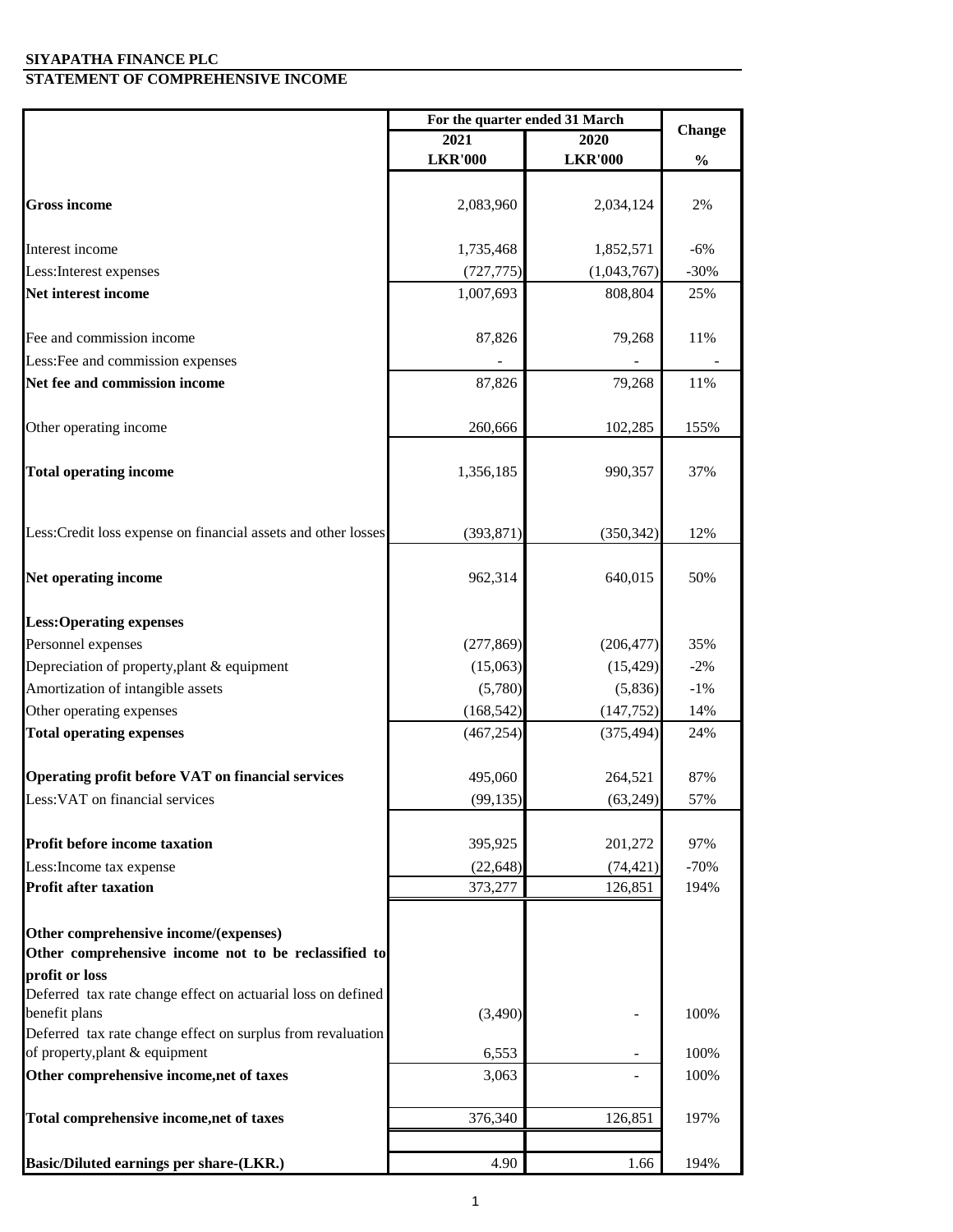#### **SIYAPATHA FINANCE PLC**

#### **STATEMENT OF FINANCIAL POSITION**

|                                                                     |                | <b>Audited</b> |
|---------------------------------------------------------------------|----------------|----------------|
| As at                                                               | 31-03-2021     | 31-12-2020     |
|                                                                     | <b>LKR'000</b> | <b>LKR'000</b> |
| <b>Assets</b>                                                       |                |                |
| Cash and bank balances                                              | 183,106        | 292,036        |
| Securities purchased under repurchase agreements                    | 1,801,767      | 2,781,162      |
| Loans and receivables                                               | 37,146,283     | 35,801,573     |
| Other assets                                                        | 768,284        | 851,671        |
| Equity instruments at fair value through other comprehensive income | 56             | 56             |
| Debt instruments at amortised cost                                  | 34,755         | 34,145         |
| Property, plant and equipment                                       | 1,435,494      | 1,353,815      |
| Right-of-use assets                                                 | 415,180        | 402,579        |
| Intangible assets                                                   | 29,303         | 34,623         |
| <b>Total Assets</b>                                                 | 41,814,228     | 41,551,660     |
|                                                                     |                |                |
| <b>Liabilities</b>                                                  |                |                |
| Bank overdraft                                                      | 326,537        | 250,536        |
| Due to other customers                                              | 17,212,098     | 17,279,614     |
| Debt issued and other borrowed funds                                | 16,447,400     | 17,049,706     |
| Other payables                                                      | 1,795,930      | 1,312,080      |
| Current tax liabilities                                             | 110,381        | 118,150        |
| Deferred tax liabilities                                            | 324,964        | 328,349        |
| Retirement benefit obligations                                      | 94,614         | 87,260         |
| <b>Total Liabilities</b>                                            | 36,311,924     | 36,425,695     |
|                                                                     |                |                |
| <b>Equity</b>                                                       |                |                |
| Stated capital                                                      | 2,222,881      | 1,522,881      |
| Share application money pending allotment                           |                | 700,000        |
| Reserves                                                            |                |                |
| Statutory reserve fund                                              | 185,000        | 185,000        |
| <b>Revaluation reserve</b>                                          | 124,504        | 117,951        |
| Retained earnings                                                   | 2,969,919      | 2,600,133      |
| <b>Total Equity</b>                                                 | 5,502,304      | 5,125,965      |
|                                                                     |                |                |
| <b>Total Liabilities and Equity</b>                                 | 41,814,228     | 41,551,660     |
|                                                                     |                |                |
| Net asset value per share(LKR.)                                     | 61.18          | 67.26          |
| Commitments & contingencies                                         | 634,895        | 731,739        |

The information contained in these financial statements have been extracted from the unaudited financial statements of the Company unless indicated as "Audited".

#### **CERTIFICATION**

We certify that the above Interim Financial Statements are in compliance with the requirements of the Companies Act No: 7 of 2007 and give true and fair view of the state of affairs of Siyapatha Finance PLC as at 31 March 2021 and its profits for the period then ended.

(Sgd) Managing Director

Approved and signed for and on behalf of the Board by, The Board of Directors is responsible for these Financial Statements.

(Sgd) Chairman

27 April 2021

(Sgd) Director

(Sgd) Head of Finance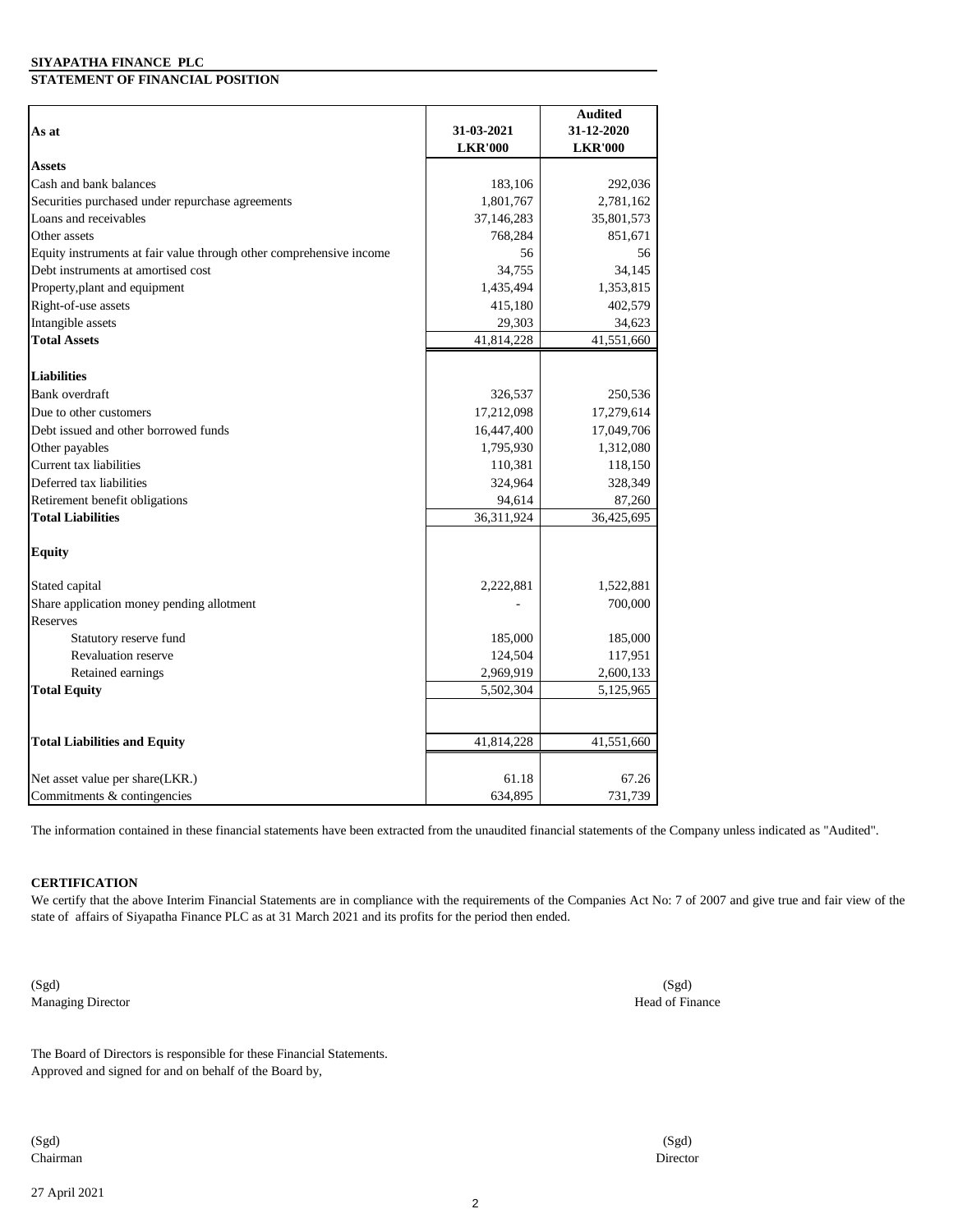#### **SIYAPATHA FINANCE PLC STATEMENT OF CHANGES IN EQUITY**

|                                        |                          |                                                                                |                                         |                                      |                                    | <b>LKR'000</b> |
|----------------------------------------|--------------------------|--------------------------------------------------------------------------------|-----------------------------------------|--------------------------------------|------------------------------------|----------------|
|                                        | <b>Stated</b><br>Capital | <b>Share</b><br><b>Application</b><br><b>Money Pending</b><br><b>Allotment</b> | <b>Statutory</b><br><b>Reserve Fund</b> | <b>Revaluation</b><br><b>Reserve</b> | <b>Retained</b><br><b>Earnings</b> | <b>Total</b>   |
| Balance as at 01 January 2020          | 1,379,922                |                                                                                | 164,000                                 | 117,951                              | 2,353,951                          | 4,015,824      |
| Profit for the period                  |                          |                                                                                | $\overline{\phantom{a}}$                |                                      | 126,851                            | 126,851        |
| Other comprehensive income, net of tax |                          | $\overline{\phantom{a}}$                                                       | $\overline{\phantom{a}}$                |                                      |                                    |                |
| <b>Balance as at 31 March 2020</b>     | 1,379,922                | $\overline{\phantom{a}}$                                                       | 164,000                                 | 117,951                              | 2,480,802                          | 4,142,675      |
| Balance as at 01 January 2021          | 1,522,881                | 700,000                                                                        | 185,000                                 | 117,951                              | 2,600,132                          | 5,125,964      |
| Profit for the period                  | $\overline{\phantom{a}}$ | $\qquad \qquad -$                                                              | $\overline{a}$                          |                                      | 373,277                            | 373,277        |
| Other comprehensive income, net of tax |                          |                                                                                |                                         | 6,553                                | (3,490)                            | 3,063          |
| Rights issue of shares                 | 700,000                  | (700,000)                                                                      | $\overline{a}$                          | $\overline{\phantom{a}}$             |                                    |                |
| <b>Balance as at 31 March 2021</b>     | 2,222,881                |                                                                                | 185,000                                 | 124,504                              | 2,969,919                          | 5,502,304      |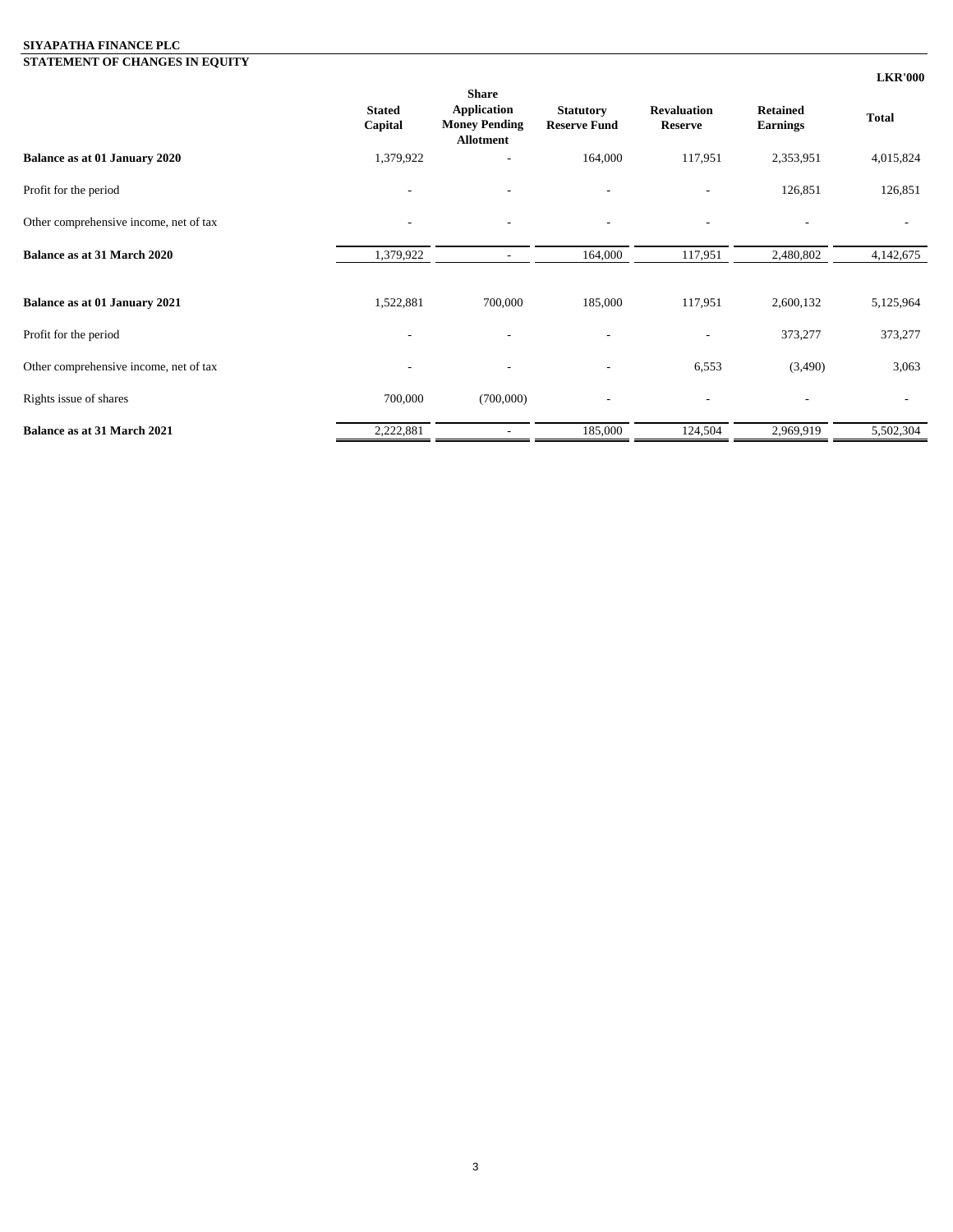#### **SIYAPATHA FINANCE PLC**

## **STATEMENT OF CASH FLOWS**

| For the period ended 31 March                                      | 2021           | 2020           |
|--------------------------------------------------------------------|----------------|----------------|
|                                                                    | <b>LKR'000</b> | <b>LKR'000</b> |
| <b>Cash flows from operating activities</b>                        |                |                |
| <b>Profit before taxation</b>                                      | 395,925        | 201,272        |
|                                                                    |                |                |
| Interest expenses                                                  | 727,775        | 1,043,767      |
| Fee and commission expenses                                        |                |                |
| Provision for credit losses                                        | 393,871        | 350,342        |
| Provision for staff gratuity                                       | 7,563          | 6,876          |
| Provision for depreciation                                         | 15,063         | 15,429         |
| Amortization of software                                           | 5,780          | 5,836          |
| Amortisation expenses on right-of-use assets                       | 26,297         | 25,514         |
| (Profit)/Loss on sale of motor vehicle                             | (1, 448)       | (330)          |
|                                                                    | 1,174,901      | 1,447,434      |
| Operating profit before working capital changes                    | 1,570,826      | 1,648,706      |
| (Increase)/decrease in lease receivables                           | (821, 445)     | (1,624,078)    |
| (Increase)/decrease in hire purchase receivables                   | 290            | 448            |
| (Increase)/decrease in factoring receivables                       | 23,745         | 15,789         |
| (Increase)/decrease in gold loan receivables                       | (205, 850)     | (317,004)      |
| (Increase)/decrease in loan receivables                            | (688, 785)     | 64,276         |
| Increase/(decrease) in due to other customers                      | 114,097        | (137,517)      |
| (Increase)/decrease in other assets                                | (2,885)        | 1,583,824      |
| Increase/(decrease) in other payables                              | 523,195        | 456,452        |
|                                                                    | (1,057,638)    | 42,190         |
|                                                                    |                |                |
| Cash generated from operating activities                           | 513,188        | 1,690,896      |
| Interest expense paid                                              | (739, 451)     | (966, 586)     |
| Gratuity paid                                                      | (209)          | (893)          |
| Income tax paid                                                    | (30, 737)      | (72, 525)      |
| Net cash inflow/(outflow) from operating activities                | (257, 209)     | 650,892        |
|                                                                    |                |                |
| <b>Cash flow from investing activities</b>                         |                |                |
| Investments in government treasury bonds and government securities | (21, 331)      | (324,066)      |
| Purchase of property, plant, equipment and intangible assets       | (97, 509)      | (124, 413)     |
| Proceeds from sale of property, plant and equipment                | 1,755          | 330            |
| Net cash outflow from investing activities                         | (117,085)      | (448, 149)     |
|                                                                    |                |                |
| Net cash inflow/(outflow) before financing activities              | (374, 294)     | 202,743        |
| <b>Cash flow from financing activities</b>                         |                |                |
| Proceeds from long term loans/Securitizations                      |                | 1,650,000      |
| Repayments of long term loans/Securitizations                      | (1,572,242)    | (1,559,454)    |
| Net proceeds from short term borrowings                            | 800,000        | (200,000)      |
| Repayment of principal portion of lease liabilities                | (38,511)       | (35,939)       |
| Net cash outflow from financing activities                         | (810, 753)     | (145, 393)     |
|                                                                    |                |                |
| Net increase/(decrease) in cash and cash equivalents               | (1, 185, 047)  | 57,350         |
| Cash & cash equivalents at the beginning of the year               | 1,041,631      | (88, 146)      |
| Cash and cash equivalents at the end of the period                 | (143, 416)     | (30,796)       |
|                                                                    |                |                |
| Analysis of the cash and cash equivalents at the end of the period |                |                |
| Cash and bank balances                                             | 183,121        | 203,952        |
| Bank overdraft                                                     | (326, 537)     | (234, 748)     |
|                                                                    | (143, 416)     | (30,796)       |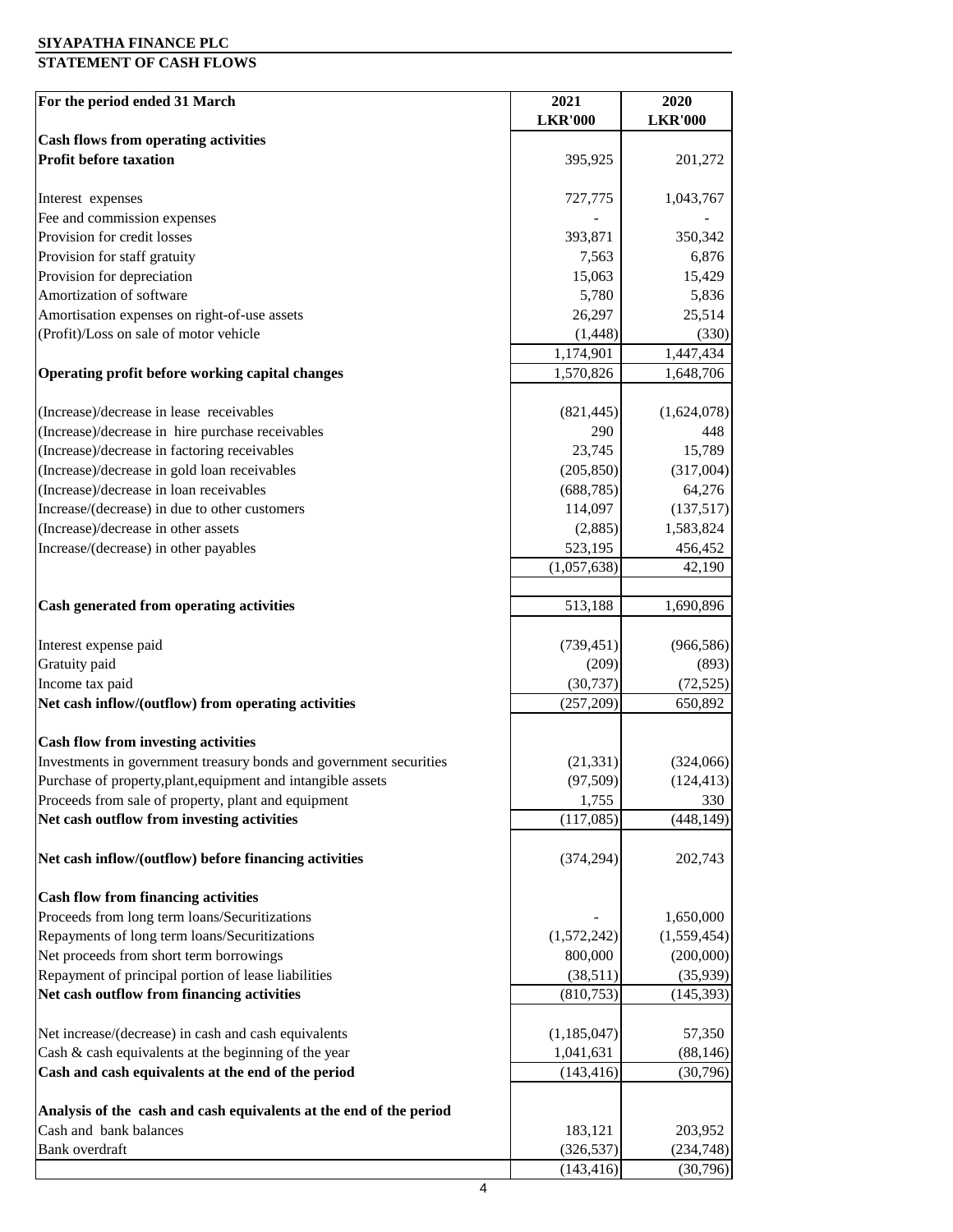#### **SIYAPATHA FINANCE PLC**

## **SELECTED PERFORMANCE INDICATORS**

|                                                                                 | As at      | As at      |
|---------------------------------------------------------------------------------|------------|------------|
|                                                                                 | 31.03.2021 | 31.12.2020 |
| <b>Capital Adequacy</b>                                                         |            |            |
| Core Capital Ratio(Minimum Requirement -6.5%)                                   | 9.11%      | 9.77%      |
| Total Risk Weighted Capital Ratio (Minimum Requirement- 10.5%)                  | 13.22%     | 14.18%     |
| Capital Funds to Deposit Liabilities Ratio(Minimum Requirement-10%)*            | 43.32%     | 37.59%     |
| <b>Profitability</b>                                                            |            |            |
| Return on Average Assets (After Tax)                                            | 3.66%      | 0.96%      |
| Return on Average Shareholders' Funds                                           | 28.43%     | 9.54%      |
| <b>Asset Quality (LKR'000)</b>                                                  |            |            |
| Total Accommodation(Gross)                                                      | 40,247,540 | 38,556,257 |
| Non-Performing Accommodation                                                    | 5,824,243  | 7,254,913  |
| Net Total Accommodation(Net of allowance for expected credit losses/impairment) | 37,146,283 | 35,801,573 |
| <b>Liquidity (LKR'000)</b>                                                      |            |            |
| Required Minimum Amount of Liquid Assets                                        | 1,268,750  | 1,263,680  |
| Required Minimum Amount of Government Securities**                              | 1,799,155  | 1,701,063  |
| Available Amount of Liquid Assets                                               | 1,951,452  | 1,928,684  |
| <b>Available Amount of Government Securities</b>                                | 1,830,977  | 1,781,046  |
|                                                                                 |            |            |

### **\* Capital Funds to Deposit Liabilities Ratio**

The capital funds to deposit liabilities ratio is computed on the following basis.

Capital funds as a percentage of average of month end deposit liabilities during last three months.

**\*\*** Required minimum amount of government securities equals to 5% of the average of month end deposit liabilities and borrowings of the twelve months of the preceding financial year.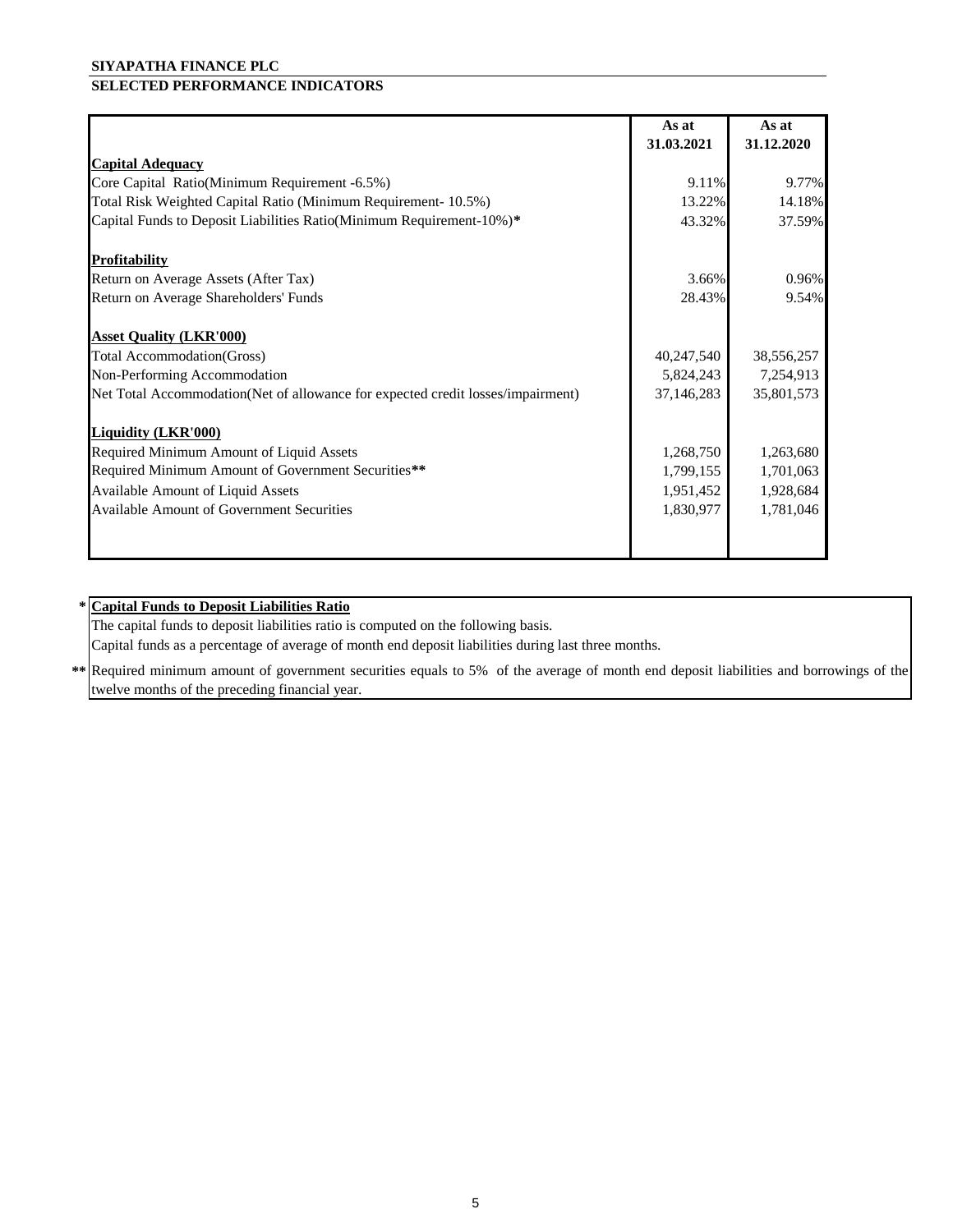#### **SEGMENT INFORMATION**

The following table presents income,profit,total assets and total liabilities of the Company's operating segments.

|                                                                        | <b>Leasing and Hire Purchase</b> |                        | <b>Gold Loan</b>       |                        | <b>Others</b>          |                        | <b>Total</b>           |                        |
|------------------------------------------------------------------------|----------------------------------|------------------------|------------------------|------------------------|------------------------|------------------------|------------------------|------------------------|
| For the period ended 31 March                                          | 2021<br><b>LKR'000</b>           | 2020<br><b>LKR'000</b> | 2021<br><b>LKR'000</b> | 2020<br><b>LKR'000</b> | 2021<br><b>LKR'000</b> | 2020<br><b>LKR'000</b> | 2021<br><b>LKR'000</b> | 2020<br><b>LKR'000</b> |
| Interest Income                                                        | 1,432,925                        | 1,457,340              | 222,575                | 307.865                | 79,968                 | 87,366                 | 1,735,468              | 1,852,571              |
| Less: Interest expenses                                                | (571, 242)                       | (816,984)              | (84, 607)              | (138, 537)             | (71, 926)              | (88, 246)              | (727, 775)             | (1,043,767)            |
| Net interest income                                                    | 861,683                          | 640,356                | 137,968                | 169,328                | 8,042                  | (880)                  | 1,007,693              | 808,804                |
| Net fee and commission income                                          | 59,844                           | 55,245                 | 27,832                 | 23,930                 | 150                    | 93                     | 87,826                 | 79,268                 |
| Other operating income                                                 | 242,323                          | 100,758                |                        |                        | 18,343                 | 1,527                  | 260,666                | 102,285                |
| <b>Total operating income</b>                                          | 1,163,850                        | 796,359                | 165,800                | 193,258                | 26,535                 | 740                    | 1,356,185              | 990,357                |
| Less: Impairment (charges)/reversal on loans and losses                | (159, 120)                       | (271, 975)             | (33)                   | 1,197                  | (234,718)              | (79, 564)              | (393, 871)             | (350, 342)             |
| Net operating income                                                   | 1,004,730                        | 524,384                | 165,767                | 194,455                | (208, 183)             | (78, 824)              | 962,314                | 640,015                |
| Less: Total operating expenses (Including taxes on financial services) | (437, 557)                       | (297,704)              | (80, 536)              | (67, 818)              | (48,296)               | (73, 221)              | (566, 389)             | (438, 743)             |
| <b>Operating profit before taxes</b>                                   | 567,173                          | 226,680                | 85,231                 | 126,637                | (256, 479)             | (152, 045)             | 395,925                | 201,272                |
| Less: Income tax expenses                                              |                                  |                        |                        |                        |                        |                        | (22, 648)              | (74, 421)              |
| <b>Profit for the period</b>                                           |                                  |                        |                        |                        |                        |                        | 373,277                | 126,851                |
| Non-controlling interest                                               |                                  |                        |                        |                        |                        |                        |                        |                        |
| <b>Profit attributable to equity holders of the Company</b>            |                                  |                        |                        |                        |                        |                        | 373,277                | 126,851                |
| As at 31 March                                                         | 2021                             | 2020                   | 2021                   | 2020                   | 2021                   | 2020                   | 2021                   | 2020                   |
|                                                                        | <b>LKR'000</b>                   | <b>LKR'000</b>         | <b>LKR'000</b>         | <b>LKR'000</b>         | <b>LKR'000</b>         | <b>LKR'000</b>         | <b>LKR'000</b>         | <b>LKR'000</b>         |
| Segmental assets                                                       | 29,728,789                       | 30,361,034             | 4,975,533              | 5,252,658              | 7.109.906              | 7,339,057              | 41,814,228             | 42,952,749             |
| <b>Total assets</b>                                                    | 29,728,789                       | 30,361,034             | 4,975,533              | 5,252,658              | 7,109,906              | 7,339,057              | 41,814,228             | 42,952,749             |
| <b>Segmental liabilities</b>                                           | 25,816,799                       | 27,432,795             | 4,320,806              | 4,746,053              | 6,174,319              | 6,631,225              | 36,311,924             | 38,810,073             |
| <b>Total liabilities</b>                                               | 25,816,799                       | 27,432,795             | 4,320,806              | 4,746,053              | 6,174,319              | 6,631,225              | 36,311,924             | 38,810,073             |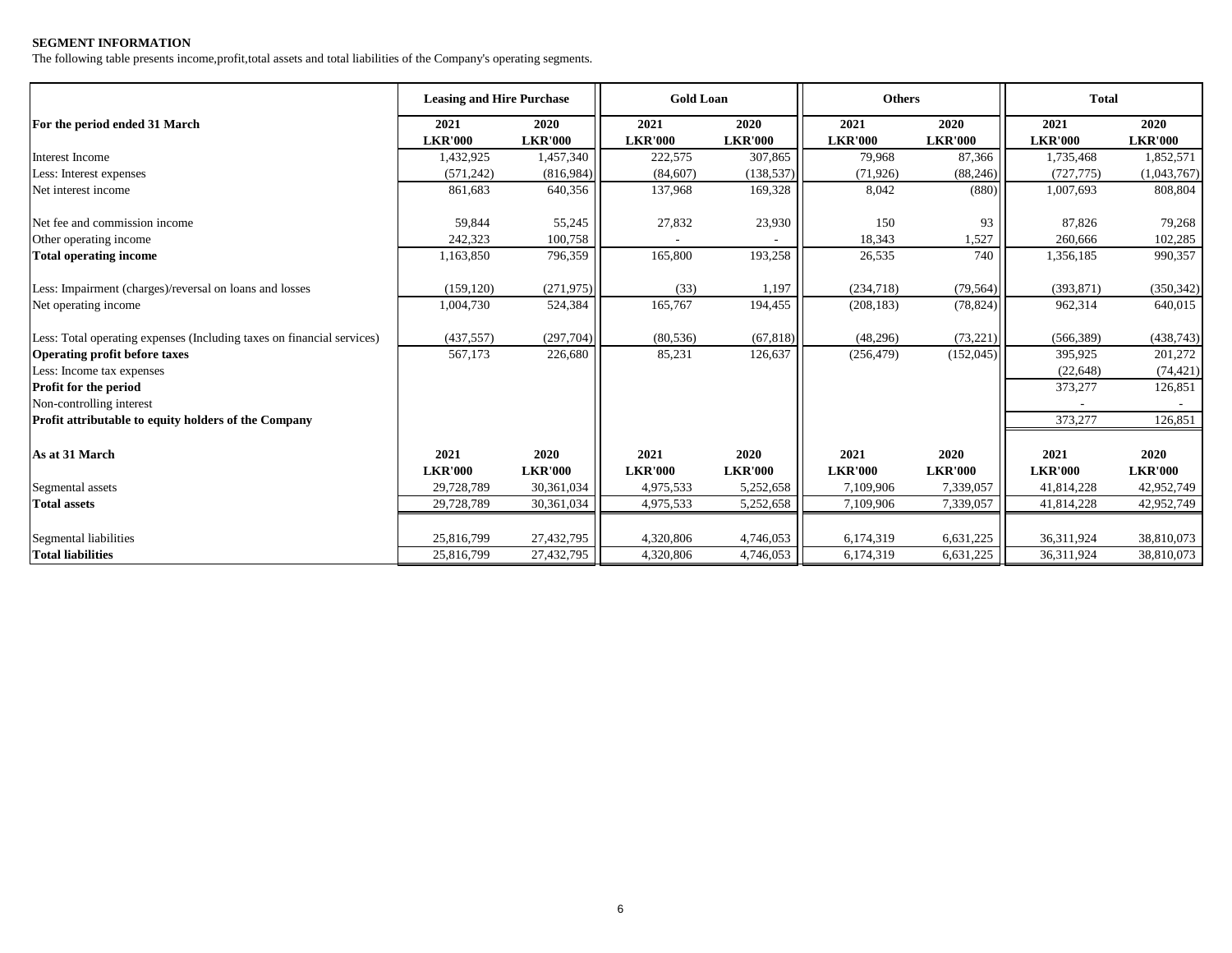# **EXPLANATORY NOTES**

- 1. These Interim Financial Statements are presented in accordance with the requirements of Sri Lanka Accounting Standard - LKAS 34 on 'Interim Financial Reporting' and provide the information as required in terms of Rule 7.4 of the Colombo Stock Exchange.
- 2. There are no changes to the accounting policies and methods of computation since the publication of the Audited Financial Statements for the year 2020.
- 3. There are no material changes during the period in the composition of assets, liabilities and contingent liabilities. All known expenditure items have been provided for.

### 4. **The funds raised from debenture issues**

The funds raised through debenture issues in the previous years were fully utilised for the objectives stated in the relevant prospectuses.

- 5. The Shareholders of the Company at an Extraordinary General Meeting held on 31 March 2021 had approved to allot 13,725,490 Ordinary Shares by way of a Rights Issue in the proportion of One (01) new Ordinary Share for every 5.55259389646563 existing Ordinary shares at an issue price of Rupees Fifty One (LKR.51/-) per Ordinary Share. The total number of shares after the Rights Issue is 89,937,562 Ordinary Shares.
- 6. There have been no material events subsequent to the reporting date, which require adjustments to or disclosures in the interim financial statements.

#### 7. **Impact due to the COVID -19**

Sri Lanka's COVID 19 first wave which started in March 2020 was followed by a second wave in October 2020, both of which adversely affected the Sri Lankan economy. As the COVID-19 pandemic is still not fully under control, the Company has made adequate impairment provisions as at 31 March 2021 to ensure that the potential impact on its loan book is adequately covered in the Financial Statements.

In the period under review, the credit quality of the Individually Significant Loans was discretely evaluated and appropriate provisions were made, regardless of the fact that those customers were within the debt moratorium period. Adequate provisions were also made under the Collective Impairment segment to capture the impact of current unprecedented economic conditions. Due to extension of the debt moratoriums given and also considering the potential impact that may arise due to the pandemic, it was decided to recognise a material impairment provision as an allowance for overlay, for the period ended 31 March 2021. In addition, customers who operate in risk elevated industries such as tourism, manufacturing, construction (including condominiums), and transportation etc. were closely reviewed and where necessary have been considered for life-time expected credit loss under stage 2.

### 8. **Amendments to the Income Tax Law announced by the Government**

As per the announcement dated 12 February 2020, income tax rate applicable for the Finance sector was reduced to 24% with effect from 01 January 2020. As the said amendment was not enacted, both income tax and deferred tax provisions were calculated at the rate of 28% for the year ended 31 December 2020. However, as per the guideline on "Application of Tax Rates in Measurement of Current Tax and Deferred Tax in LKAS 12" issued by the Institute of Chartered Accountants of Sri Lanka dated 23 April 2021, the revised rate of 24% can be used to compute income tax and deferred tax, for financial periods ending after 26 March 2021. Accordingly, the Company applied the revised rate of 24% and the other proposals announced by the government (via the announcement dated 12 February 2020), for the computation of both income tax & deferred tax for the period ended 31 March 2021.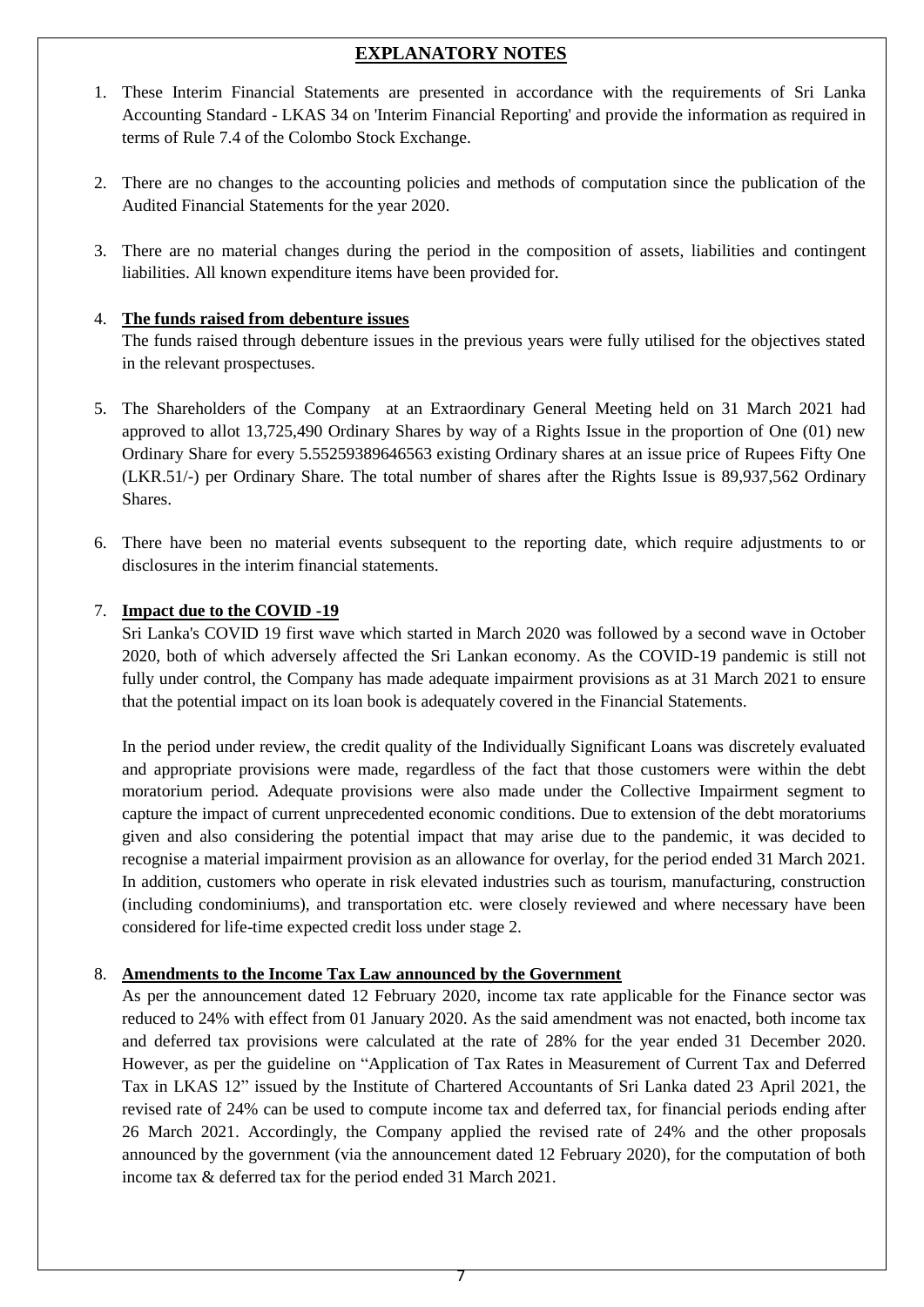# **INFORMATION ON SHARES**

Stated Capital as at 31 March 2021 was represented by the number of shares in issue as given below.

|                        |            | <b>As at 31 March 2021</b> |            | As at 31December 2020 |
|------------------------|------------|----------------------------|------------|-----------------------|
|                        | Number     | LKR.                       | Number     | '_KR.                 |
| <b>Ordinary Shares</b> | 89.937.562 | 2,222,880,842/-            | 76.212.072 | 1.522.880.852/-       |
| <b>Total</b>           | 89,937,562 | 2.222.880.842/-            | 76,212,072 | 1.522.880.852/-       |

## **SHAREHOLDER INFORMATION**

## **Shareholders' list as at 31 March 2021**

|       | <b>Name</b>           | <b>No: of Shares</b> | $\frac{6}{9}$ |
|-------|-----------------------|----------------------|---------------|
| (01). | Sampath Bank PLC      | 89,937,555           | 100.00%       |
| (02). | Mr. P.S.Cumaranatunga | 01                   | 0.00%         |
| (03). | Mr.Y.S.H.R.S.Silva    | 01                   | 0.00%         |
| (04). | Mr.C.P.Palansuriya    | 01                   | 0.00%         |
| (05). | Mr.J.H.Gunawardena    | 0 <sub>1</sub>       | 0.00%         |
| (06). | Mr.J.Selvaratnam      | 0 <sub>1</sub>       | 0.00%         |
| (07). | Ms.H.S.R.Ranatunga    | $\Omega$             | 0.00%         |
| (08). | Mr.S. Sudarshan       | $\Omega$             | 0.00%         |
|       |                       | 89,937,562           | 100.00%       |

#### **Public Holdings**

The percentage of ordinary shares held by the public as at 31 March 2021 was 0%.

### **Directors'/ CEO's Holding in Shares as at 31 March 2021.**

| <b>Name</b>           | <b>Position</b> | <b>No: of Shares</b> |
|-----------------------|-----------------|----------------------|
| Mr. P.S.Cumaranatunga | Director        |                      |
| Mr.Y.S.H.R.S.Silva    | Director        |                      |
| Mr.J.H.Gunawardena    | Director        |                      |
| Mr.J.Selvaratnam      | Director        | 01                   |
| Ms.H.S.R.Ranatunga    | Director        |                      |

### **INFORMATION ON LISTED DEBENTURES**

### **(i).Market Values**

|                      | <b>Highest</b> (LKR.) |            | Lowest (LKR.) |                   | Period End (LKR.) |            |  |
|----------------------|-----------------------|------------|---------------|-------------------|-------------------|------------|--|
|                      | 2021                  | 2020       | 2021          | 2020              | 2021              | 2020       |  |
| Debentures-2016/2021 | Not Traded            | 103.00     | Not Traded    | 100.00            | Not Traded        | 100.00     |  |
| Debentures-2017/2022 | Not Traded            | Not Traded | Not Traded    | <b>Not Traded</b> | Not Traded        | Not Traded |  |
| Debentures-2019/2024 | Not Traded            | 108.00     | Not Traded    | 108.00            | Not Traded        | 108.00     |  |
| Debentures-2020/2023 | <b>Not Traded</b>     | Not Traded | Not Traded    | <b>Not Traded</b> | Not Traded        | Not Traded |  |

N/A – Not Applicable

## **(ii).Interest Rates**

|                         |                    | 2021                  | 2020               |                       |  |
|-------------------------|--------------------|-----------------------|--------------------|-----------------------|--|
|                         | <b>Coupon Rate</b> | <b>Effective Rate</b> | <b>Coupon Rate</b> | <b>Effective Rate</b> |  |
| Debentures $-2016/2021$ | 13.50%             | 13.50%                | 13.50%             | 13.50%                |  |
| Debentures $-2017/2022$ | 12.50%             | 12.50%                | 12.50%             | 12.50%                |  |
| Debentures -2019/2024   | 13.33%             | 13.33%                | 13.33%             | 13.33%                |  |
| Debentures -2020/2023   | 11.25%             | 11.25%                | 11.25%             | 11.25%                |  |
| $N/A - Not Applicable$  |                    |                       |                    |                       |  |